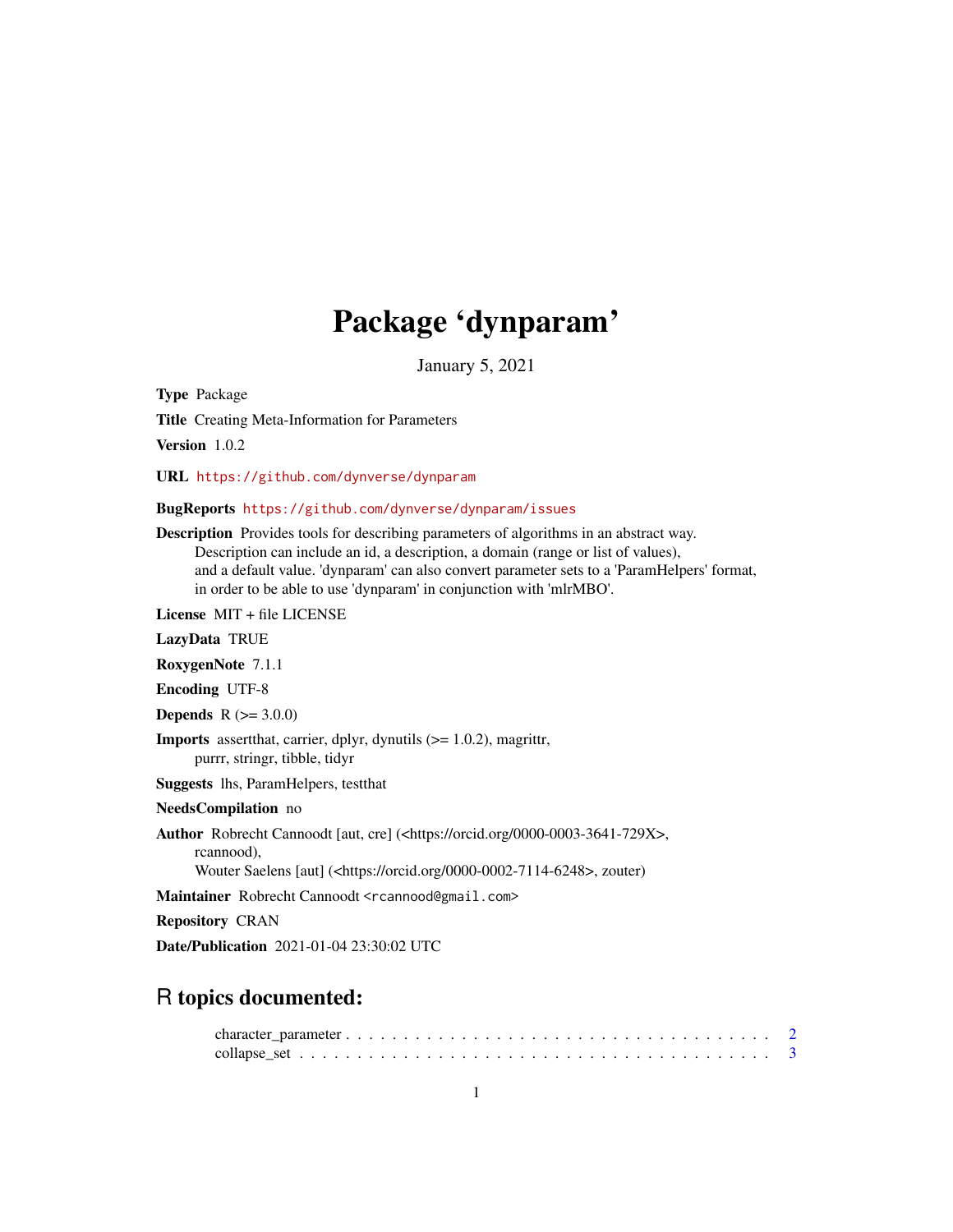#### <span id="page-1-0"></span>2 character\_parameter

| Index | 18 |
|-------|----|

<span id="page-1-1"></span>character\_parameter *Define a character / string parameter*

#### Description

Define a character / string parameter

#### Usage

character\_parameter(id, default, values, description = NULL, tuneable = TRUE)

#### Arguments

| id          | The name of the parameter.                                  |
|-------------|-------------------------------------------------------------|
| default     | The default value of the parameter.                         |
| values      | A set of possible values.                                   |
| description | An optional (but recommended) description of the parameter. |
| tuneable    | Whether or not a parameter is tuneable.                     |

#### See Also

[dynparam](#page-4-1) for an overview of all dynparam functionality.

```
character_parameter(
  id = "method",
 default = "pearson",
  values = c("pearson", "spearman", "kendall"),
  description = "Which correlation coefficient to compute."
)
```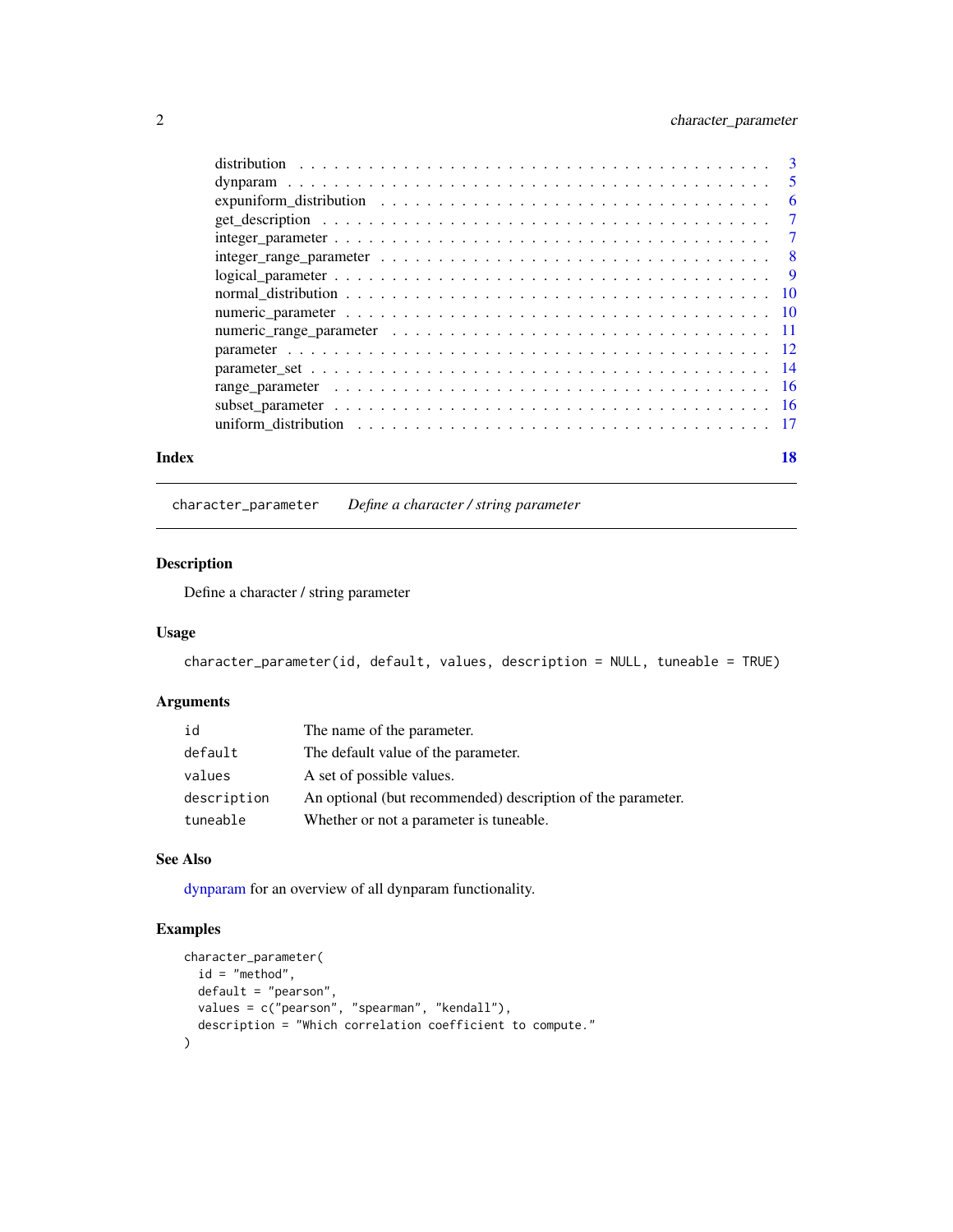<span id="page-2-0"></span>

#### Description

Will surround the collapsed set with brackets if it has more than one element.

#### Usage

```
collapse_set(..., sep = ", ", prefix = "{", postfix = "}")
```
#### Arguments

|         | Characters to collapse     |
|---------|----------------------------|
| sep     | Seperator between elements |
| prefix  | A prefix                   |
| postfix | A postfix                  |

<span id="page-2-1"></span>

| distribution | Defining, serialising and printing distributions |  |
|--------------|--------------------------------------------------|--|
|--------------|--------------------------------------------------|--|

#### Description

Distributions are used to define the domain of an [integer\\_parameter\(\)](#page-6-1) or a [numeric\\_parameter\(\)](#page-9-1).

```
distribution(lower, upper, ...)
distribution_function(dist)
quantile_function(dist)
## S3 method for class 'distribution'
as.list(x, \ldots)as_distribution(li)
is_distribution(x)
```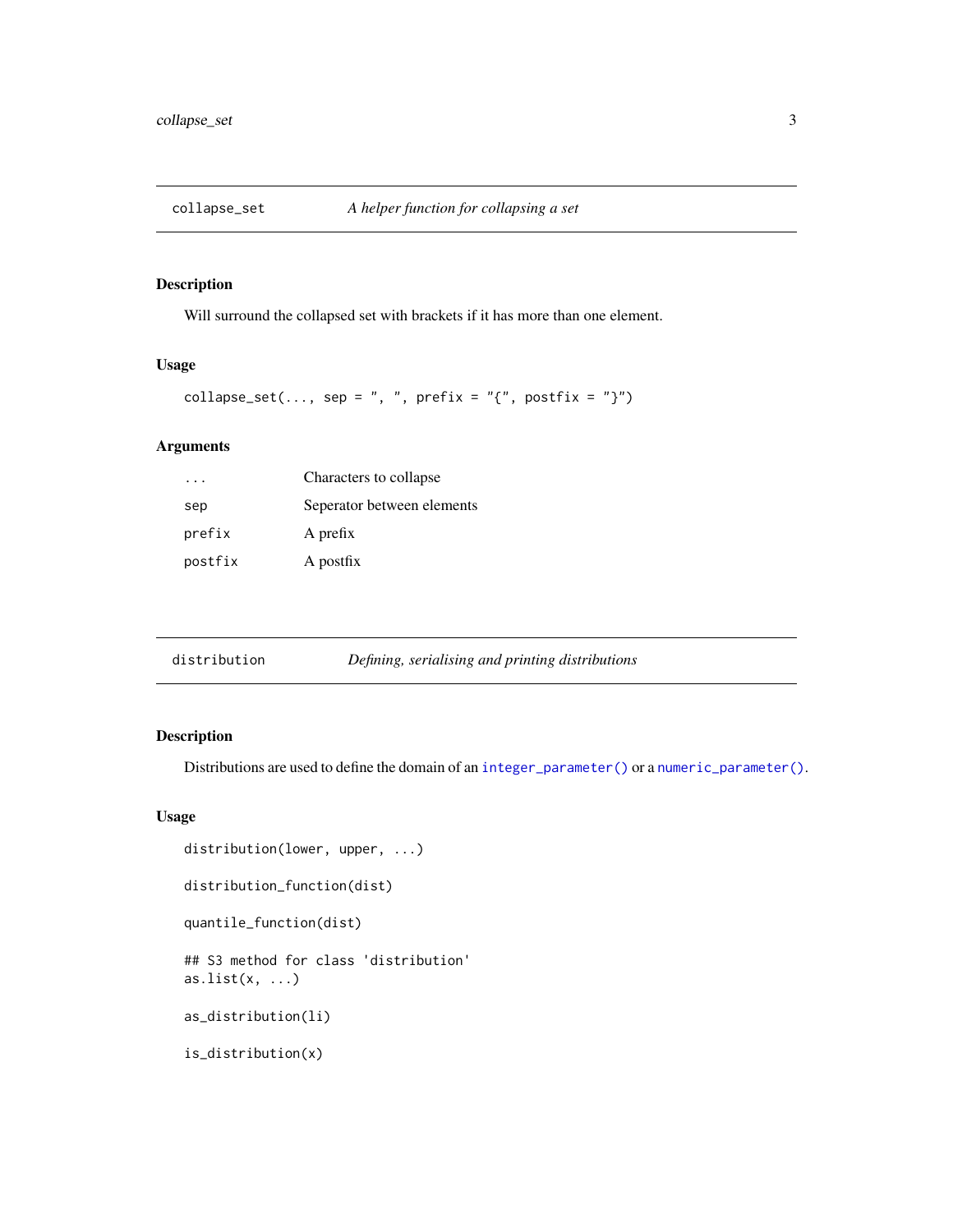<span id="page-3-0"></span>

| lower | Lower limit of the distribution.            |
|-------|---------------------------------------------|
| upper | Upper limit of the distribution.            |
|       | Fields to be saved in the distribution.     |
| dist  | A distribution object.                      |
| X     | An object which might be a distribution.    |
| 1i    | A list to be converted into a distribution. |

#### Details

See the sections below for more information each of the functions.

#### List of all currently implemented distributions

- [expuniform\\_distribution\(\)](#page-5-1)
- [normal\\_distribution\(\)](#page-9-2)
- [uniform\\_distribution\(\)](#page-16-1)

#### Serialisation

- as.list(dist): Converting a distribution to a list.
- as\_distribution(li): Converting a list back to a distribution.
- is\_distribution(x): Checking whether something is a distribution.

#### Defining a distribution

In order to create a new distribution named xxx, you need to create three functions.

- A xxx() function that calls distribution(...) %>% add\_class("xxx") at the end.
- quantile\_function.xxx(): The quantile function for converting between a uniform distribution and the xxx distribution.
- distribution\_function.xxx(): The distribution function for converting between a uniform distribution and the xxx distribution.

Check the implementations of [normal\\_distribution\(\)](#page-9-2), quantile\_function.normal\_distribution() and distribution\_function.normal\_distribution() for an example on how to do define these functions. Alternatively, check the examples below.

#### See Also

[dynparam](#page-4-1) for an overview of all dynparam functionality.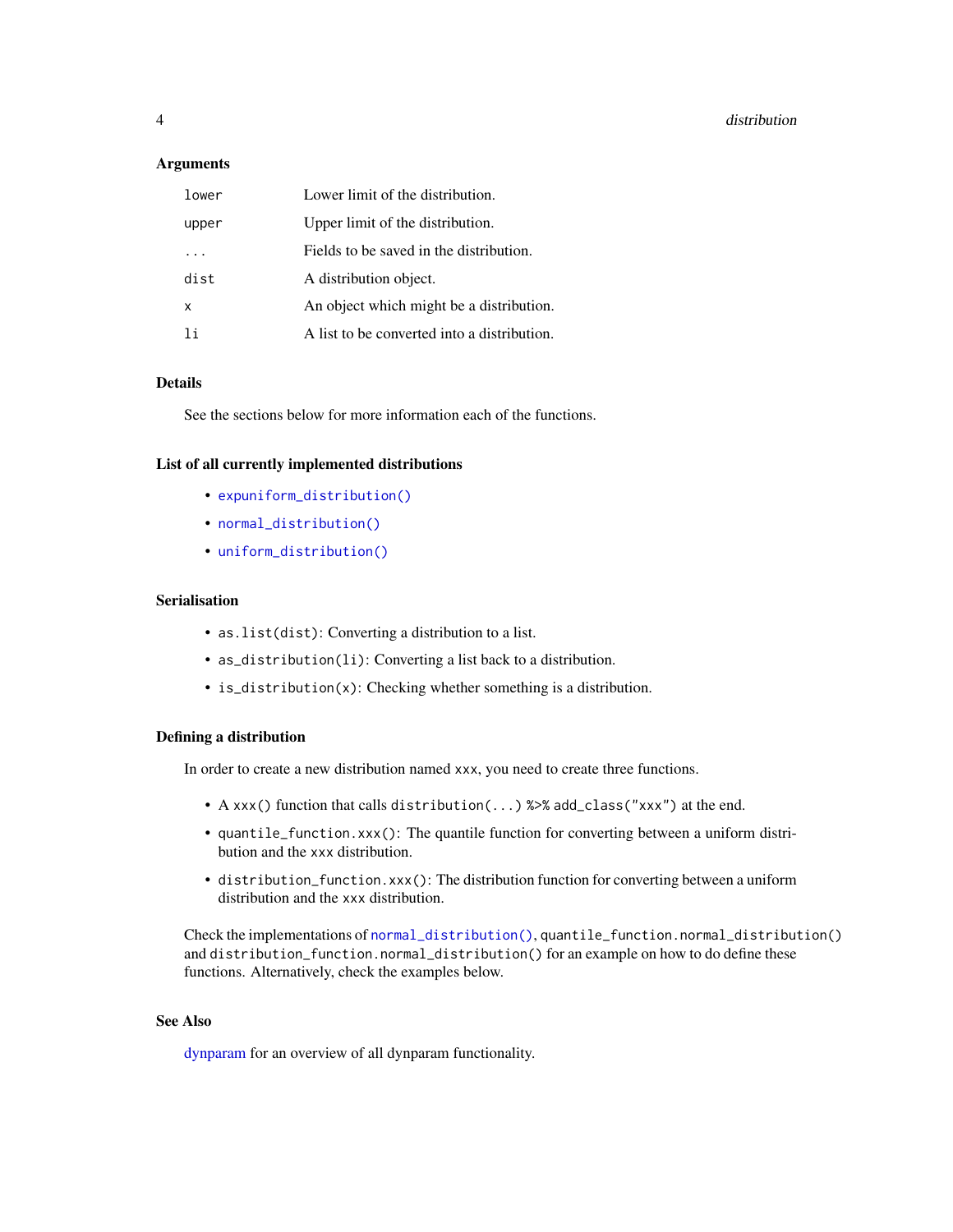#### <span id="page-4-0"></span>dynparam 5

#### Examples

```
di \le uniform_distribution(lower = 1, upper = 10)
print(di)
li <- as.list(di)
di2 <- as_distribution(li)
print(di2)
# Defining a custom distribution, using the pbeta and qbeta functions
beta_distribution <- function(
  shape1,
  shape2,
  ncp,
  lower = -Inf,upper = Inf
) {
  di <- distribution(lower = lower, upper = upper, shape1, shape2, ncp)
  add_class(di, beta_distribution)
}
distribution_function.beta_distribution <- function(dist) {
  function(q) {
    stats::pbeta(q, shape1 = dist$shape1, shape2 = dist$shape2, ncp = dist$ncp)
  }
}
quantile_function.beta_distribution <- function(dist) {
  function(p) {
    stats::qbeta(p, shape1 = dist$shape1, shape2 = dist$shape2, ncp = dist$ncp)
  }
}
```
<span id="page-4-1"></span>dynparam *Creating meta-information for parameters*

#### Description

Provides tools for describing parameters of algorithms in an abstract way. Description can include an id, a description, a domain (range or list of values), and a default value. 'dynparam' can also convert parameter sets to a 'ParamHelpers' format, in order to be able to use 'dynparam' in conjunction with 'mlrMBO'.

#### Parameter set

- Create a new [parameter\\_set\(\)](#page-13-1) by adding several parameters to it
- [as\\_paramhelper\(\)](#page-13-2): Convert it to a ParamHelpers object
- [sip\(\)](#page-13-2): Sample a parameter set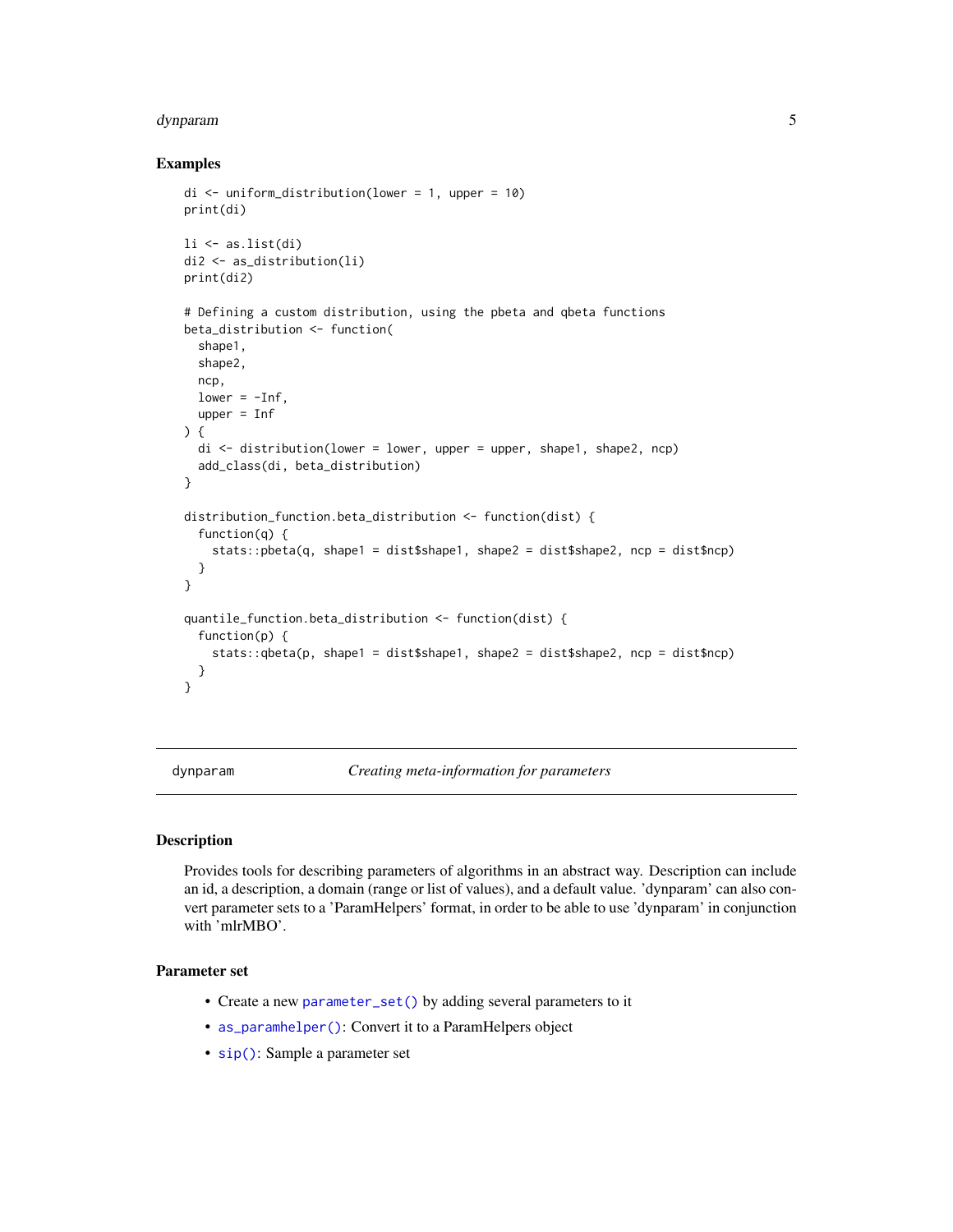#### <span id="page-5-0"></span>Parameters

These functions help you provide a meta description of parameters.

Implemented are the following functions:

- [character\\_parameter\(\)](#page-1-1), [integer\\_parameter\(\)](#page-6-1), [logical\\_parameter\(\)](#page-8-1), [numeric\\_parameter\(\)](#page-9-1): Creating parameters with basic R data types.
- [integer\\_range\\_parameter\(\)](#page-7-1), [numeric\\_range\\_parameter\(\)](#page-10-1): Create a discrete or continuous range parameter.
- [subset\\_parameter\(\)](#page-15-1): A parameter containing a subset of a set of values.

See [?parameter](#page-11-1) for a list of helper functions converting parameters from and to other formats.

#### **Distributions**

These distributions allow to define prior distributions for numeric and integer parameters. Implemented are the following distributions:

- [uniform\\_distribution\(\)](#page-16-1)
- [expuniform\\_distribution\(\)](#page-5-1)
- [normal\\_distribution\(\)](#page-9-2)

See [?distribution](#page-2-1) for a list of helper functions converting parameters from and to other formats.

#### Advanced topics

• [distribution\(\)](#page-2-1): Creating a custom distribution

<span id="page-5-1"></span>expuniform\_distribution

*Exponentially scaled uniform distribution.*

#### **Description**

Distributions are used for defining the domain of an [integer\\_parameter\(\)](#page-6-1) or [numeric\\_parameter\(\)](#page-9-1).

#### Usage

```
expuniform_distribution(lower, upper)
```
#### **Arguments**

| lower | Lower limit of the distribution. |
|-------|----------------------------------|
| upper | Upper limit of the distribution. |

#### See Also

[dynparam](#page-4-1) for an overview of all dynparam functionality.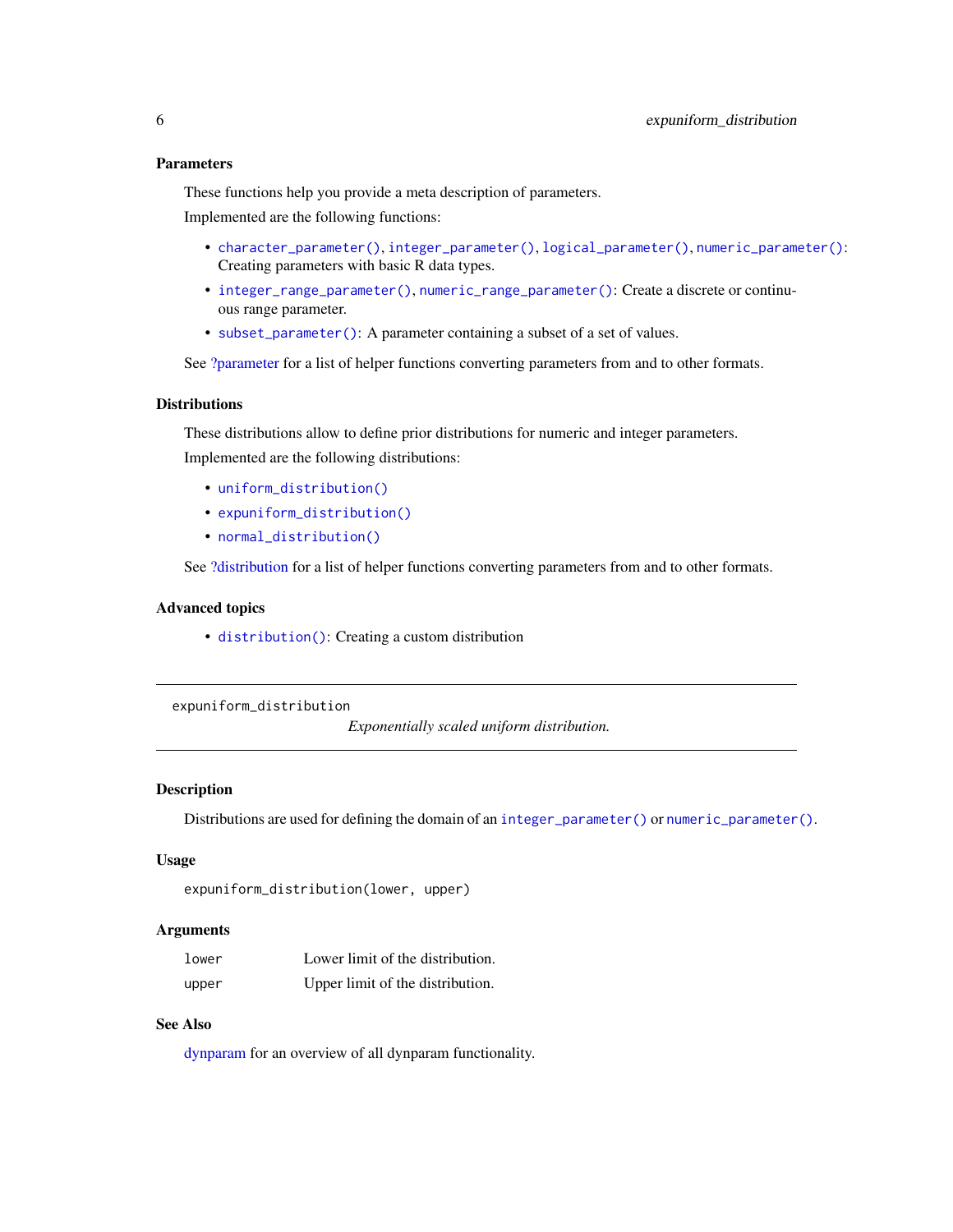#### <span id="page-6-0"></span>get\_description 7

#### Examples

expuniform\_distribution(1, 10000)

```
expuniform_distribution(1e-5, 1e-2)
```
get\_description *Get a description of the parameter*

#### Description

Get a description of the parameter

#### Usage

 $get\_description(x, sep = ", ")$ 

#### Arguments

| X   | The parameter                        |
|-----|--------------------------------------|
| sep | A separator between different fields |

<span id="page-6-1"></span>integer\_parameter *Define a integer parameter*

#### Description

Define a integer parameter

#### Usage

```
integer_parameter(
  id,
 default,
 distribution,
 description = NULL,
  tuneable = TRUE
)
```
#### Arguments

| id           | The name of the parameter.                                  |
|--------------|-------------------------------------------------------------|
| default      | The default value of the parameter.                         |
| distribution | A distribution from which the parameter can be sampled.     |
| description  | An optional (but recommended) description of the parameter. |
| tuneable     | Whether or not a parameter is tuneable.                     |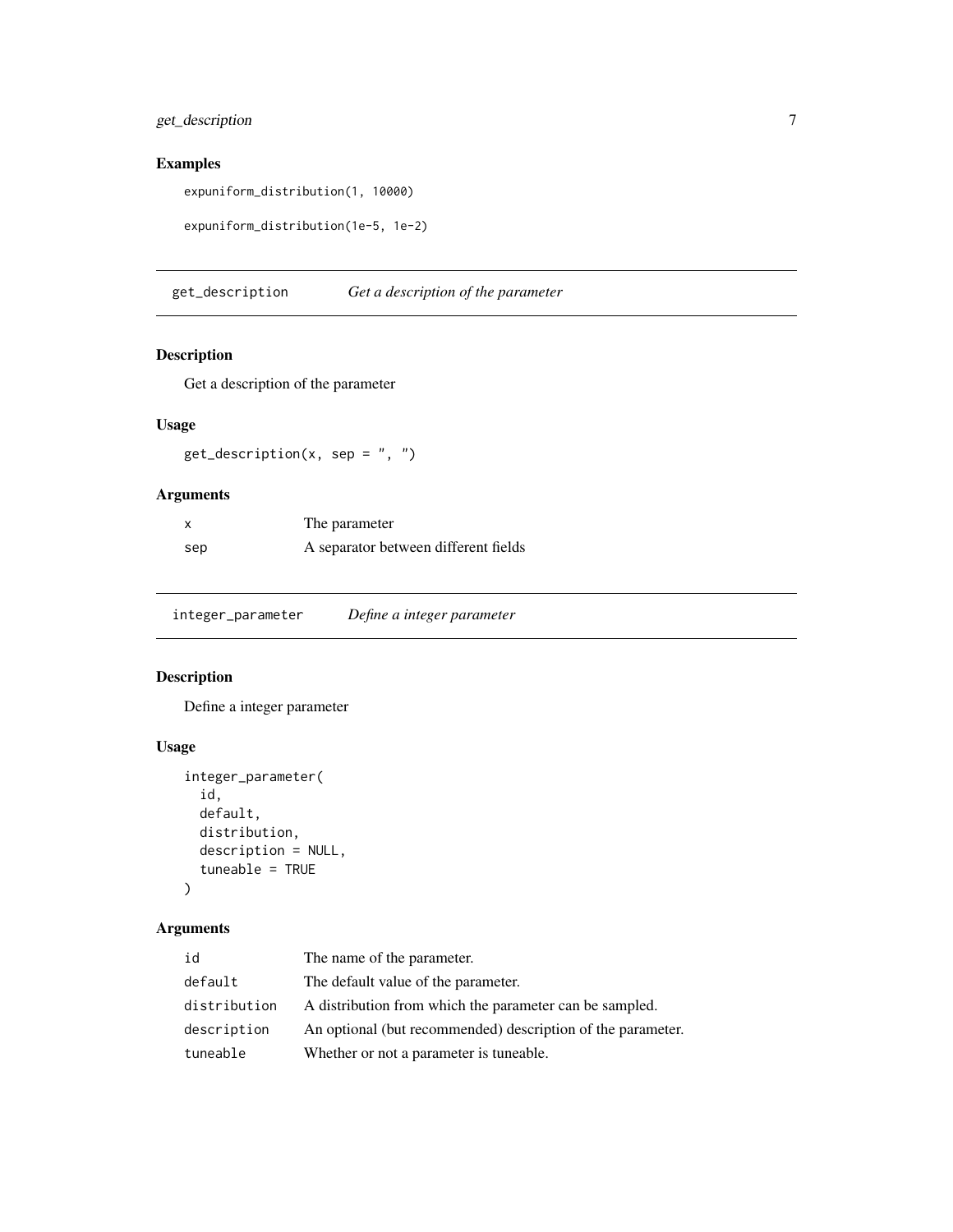### See Also

[dynparam](#page-4-1) for an overview of all dynparam functionality.

#### Examples

```
integer_parameter(
  id = "k",default = 5,
  distribution = uniform_distribution(3, 10),
  description = "The number of clusters."
\mathcal{L}integer_parameter(
 id = "num_iter",
 default = 100,distribution = expuniform_distribution(10, 10000),
  description = "The number of iterations."
\mathcal{L}
```
<span id="page-7-1"></span>integer\_range\_parameter

*Define a integer range parameter*

#### Description

Define a integer range parameter

#### Usage

```
integer_range_parameter(
  id,
  default,
  lower_distribution,
  upper_distribution,
 description = NULL,
  tuneable = TRUE)
```
#### Arguments

| id                 | The name of the parameter.                                             |
|--------------------|------------------------------------------------------------------------|
| default            | The default value of the parameter.                                    |
| lower_distribution |                                                                        |
|                    | A distribution from which the lower value of the range can be sampled. |
| upper_distribution |                                                                        |
|                    | A distribution from which the upper value fo the range can be sampled. |
| description        | An optional (but recommended) description of the parameter.            |
| tuneable           | Whether or not a parameter is tuneable.                                |

<span id="page-7-0"></span>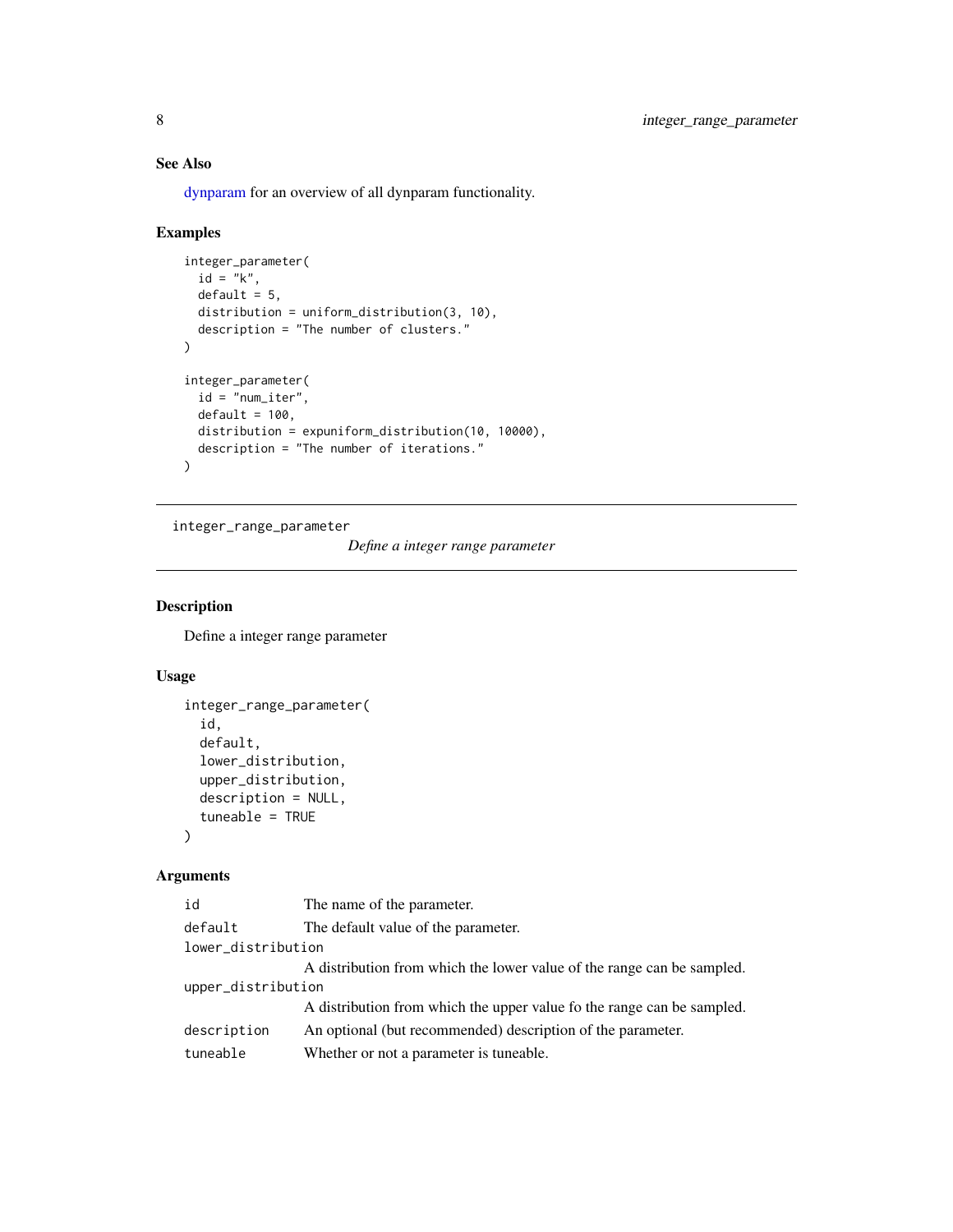<span id="page-8-0"></span>logical\_parameter 9

#### See Also

[dynparam](#page-4-1) for an overview of all dynparam functionality.

#### Examples

```
integer_range_parameter(
 id = "ks",default = c(3L, 15L),lower_distribution = uniform_distribution(1L, 5L),
 upper_distribution = uniform_distribution(10L, 20L),
 description = "The numbers of clusters to be evaluated."
)
```
<span id="page-8-1"></span>logical\_parameter *Define a logical parameter*

#### Description

Define a logical parameter

#### Usage

```
logical_parameter(id, default, description = NULL, tuneable = TRUE)
```
#### Arguments

| id          | The name of the parameter.                                  |
|-------------|-------------------------------------------------------------|
| default     | The default value of the parameter.                         |
| description | An optional (but recommended) description of the parameter. |
| tuneable    | Whether or not a parameter is tuneable.                     |

#### See Also

[dynparam](#page-4-1) for an overview of all dynparam functionality.

```
logical_parameter(
  id = "scale",default = TRUE,description = "Whether or not to scale the input variables"
\mathcal{L}
```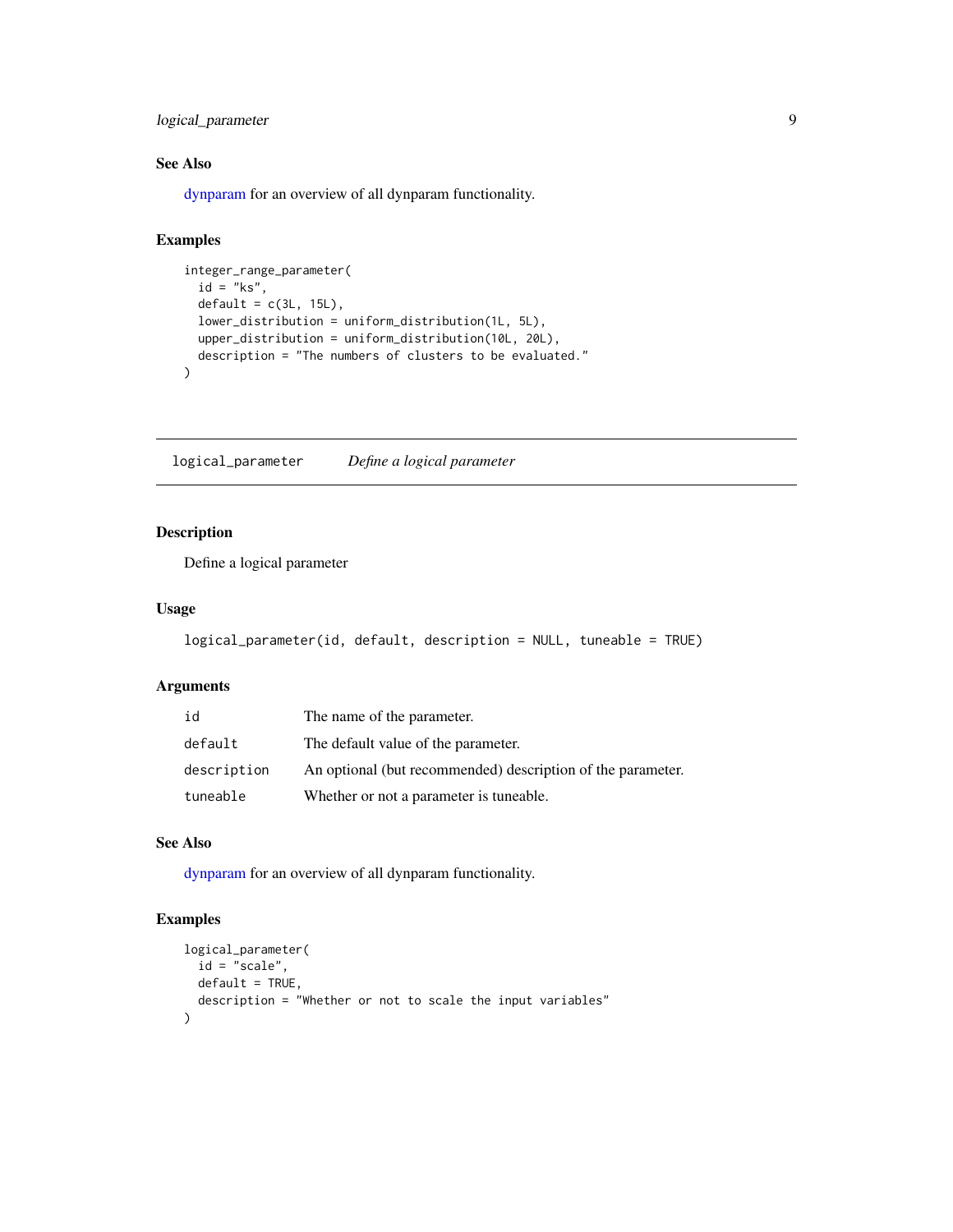#### <span id="page-9-2"></span><span id="page-9-0"></span>Description

Distributions are used for defining the domain of an [integer\\_parameter\(\)](#page-6-1) or [numeric\\_parameter\(\)](#page-9-1).

#### Usage

```
normal_distribution(mean, sd, lower = -Inf, upper = Inf)
```
#### Arguments

| mean  | Mean of the distribution                |
|-------|-----------------------------------------|
| sd    | Standard deviation of the distribution. |
| lower | An optional lower limit.                |
| upper | An optional upper limit.                |

#### See Also

[dynparam](#page-4-1) for an overview of all dynparam functionality.

#### Examples

```
normal\_distribution(mean = 0, sd = 1)
```
normal\_distribution(mean =  $5$ , sd =  $1$ , lower =  $1$ , upper =  $10$ )

<span id="page-9-1"></span>numeric\_parameter *Define a numeric parameter*

#### Description

Define a numeric parameter

```
numeric_parameter(
  id,
  default,
  distribution,
  description = NULL,
  tuneable = TRUE
\mathcal{E}
```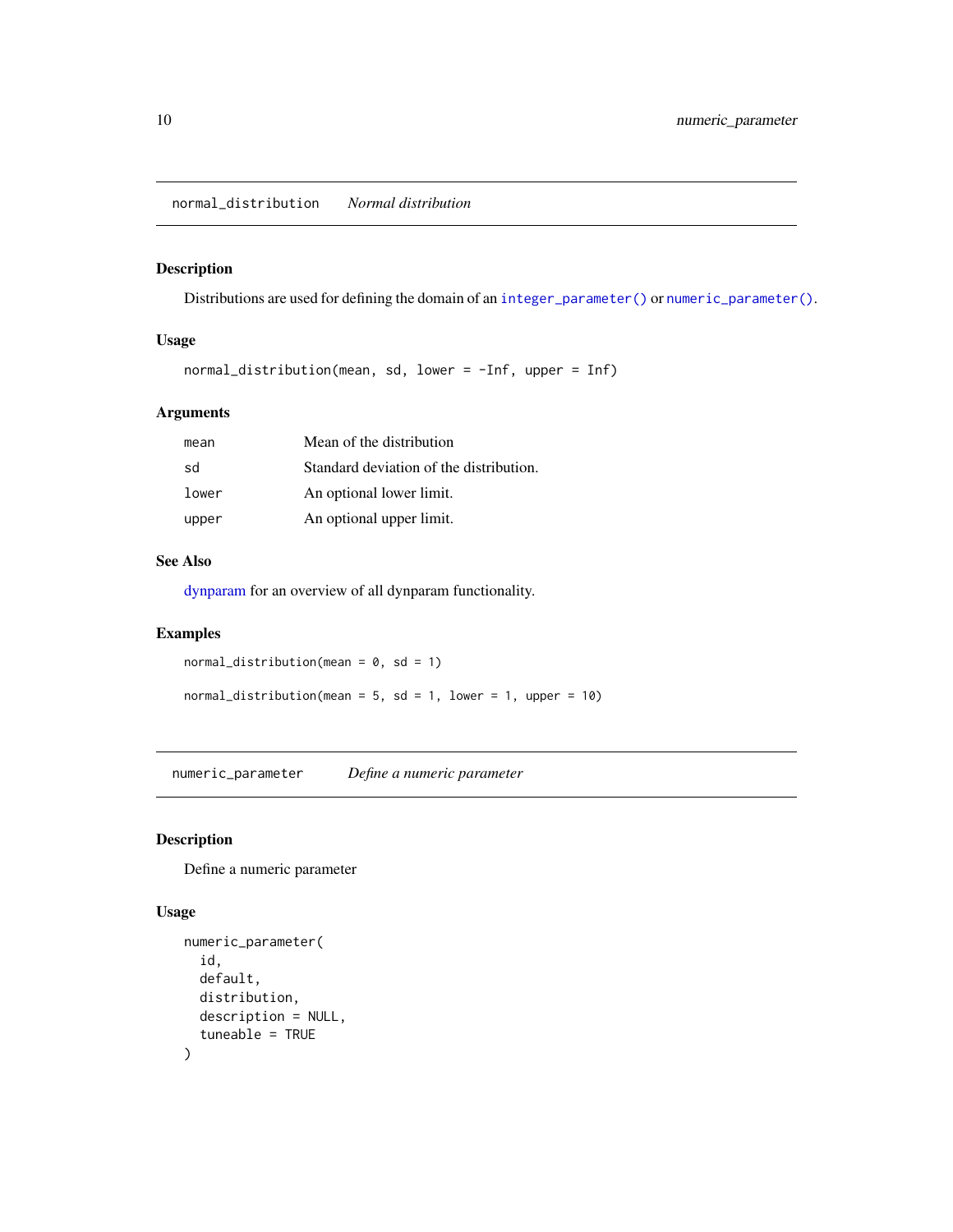<span id="page-10-0"></span>

| id           | The name of the parameter.                                  |
|--------------|-------------------------------------------------------------|
| default      | The default value of the parameter.                         |
| distribution | A distribution from which the parameter can be sampled.     |
| description  | An optional (but recommended) description of the parameter. |
| tuneable     | Whether or not a parameter is tuneable.                     |

#### See Also

[dynparam](#page-4-1) for an overview of all dynparam functionality.

#### Examples

```
numeric_parameter(
  id = "alpha",
  default = 0.5,
  distribution = uniform_distribution(0.0, 1.0),
  description = "Weighting parameter for distance function."
)
numeric_parameter(
  id = "beta",default = 0.001,distribution = expuniform_distribution(1e-4, 1e-1),
  description = "Percentage decrease in age per iteration"
)
```
<span id="page-10-1"></span>numeric\_range\_parameter

*Define a numeric range parameter*

#### Description

Define a numeric range parameter

```
numeric_range_parameter(
  id,
  default,
  lower_distribution,
  upper_distribution,
  description = NULL,
  tuneable = TRUE
\mathcal{E}
```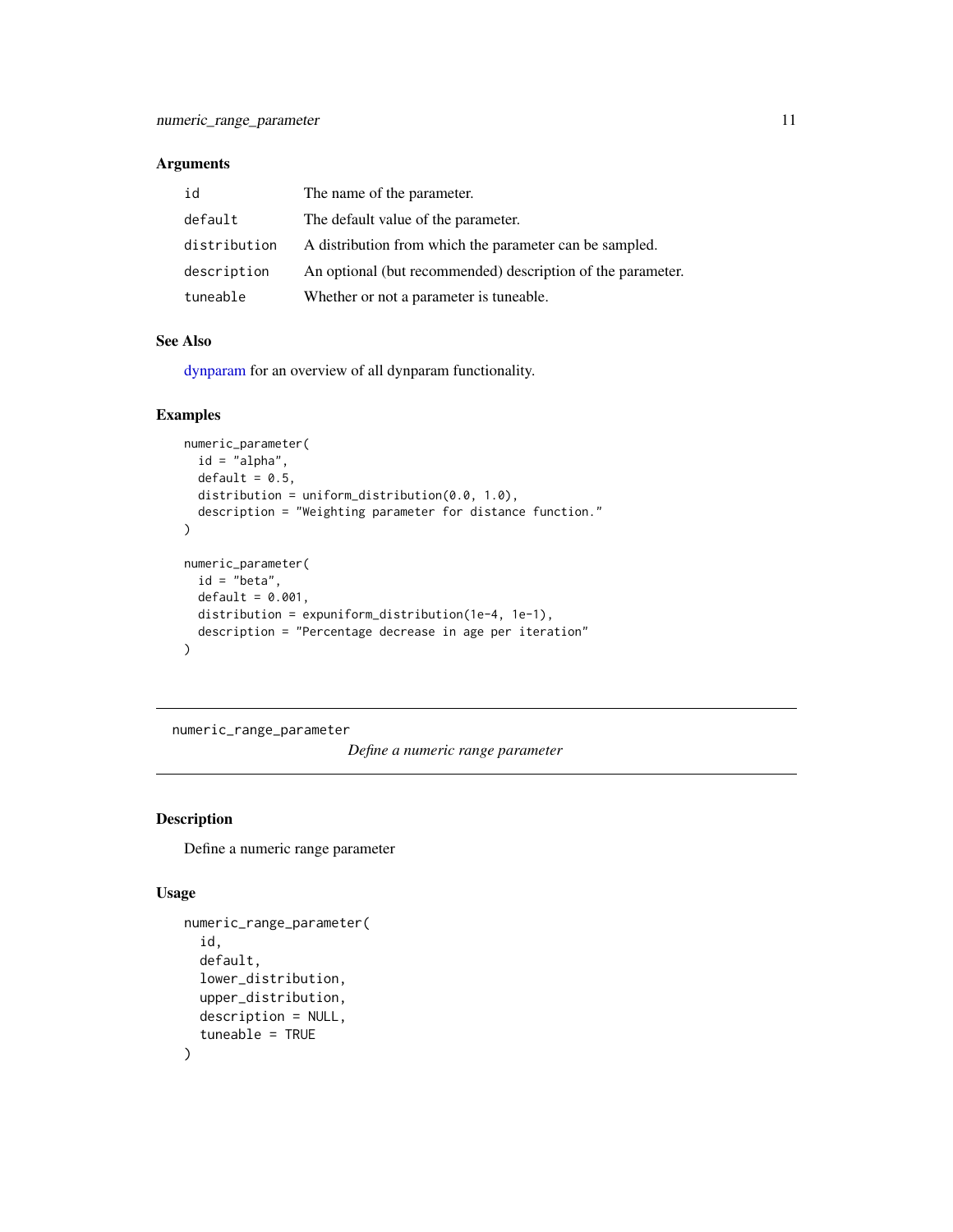<span id="page-11-0"></span>

| id                 | The name of the parameter.                                             |  |
|--------------------|------------------------------------------------------------------------|--|
| default            | The default value of the parameter.                                    |  |
| lower_distribution |                                                                        |  |
|                    | A distribution from which the lower value of the range can be sampled. |  |
| upper_distribution |                                                                        |  |
|                    | A distribution from which the upper value fo the range can be sampled. |  |
| description        | An optional (but recommended) description of the parameter.            |  |
| tuneable           | Whether or not a parameter is tuneable.                                |  |

#### See Also

[dynparam](#page-4-1) for an overview of all dynparam functionality.

#### Examples

```
numeric_range_parameter(
  id = "quantiles",
  default = c(0.1, 0.99),
  lower_distribution = uniform_distribution(0, 0.25),
  upper_distribution = uniform_distribution(0.9, 1),
  description = "The lower and upper quantile thresholds."
\mathcal{L}
```
<span id="page-11-1"></span>parameter *Defining, serialising and printing parameters*

#### Description

Multiple parameters can be combined in a parameter set. The sections below contain information on how to create, serialise and process a parameter.

```
parameter(id, default, ..., description = NULL, tuneable = TRUE)
## S3 method for class 'parameter'
as.list(x, \ldots)as_parameter(li)
is_parameter(x)
as_descriptive_tibble(x)
```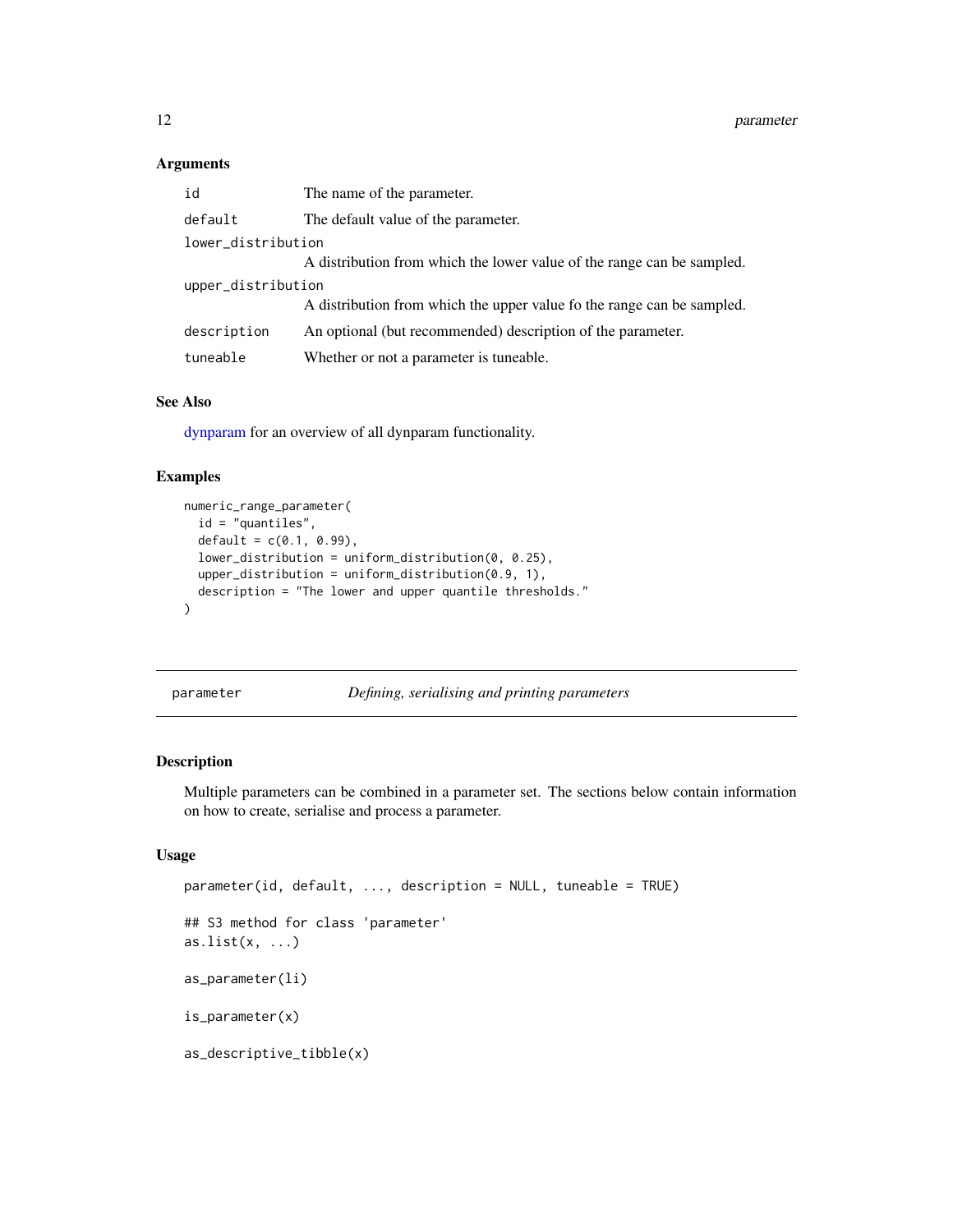#### <span id="page-12-0"></span>parameter and the set of the set of the set of the set of the set of the set of the set of the set of the set of the set of the set of the set of the set of the set of the set of the set of the set of the set of the set of

#### **Arguments**

| id          | The name of the parameter.                                  |
|-------------|-------------------------------------------------------------|
| default     | The default value of the parameter.                         |
|             | Extra fields to be saved in the parameter.                  |
| description | An optional (but recommended) description of the parameter. |
| tuneable    | Whether or not a parameter is tuneable.                     |
| X           | An object (parameter or distribution) to be converted.      |
| 1i          | A list to be converted into a parameter.                    |

#### Creating a parameter

- [character\\_parameter\(\)](#page-1-1), [integer\\_parameter\(\)](#page-6-1), [logical\\_parameter\(\)](#page-8-1), [numeric\\_parameter\(\)](#page-9-1): Creating parameters with basic R data types.
- [integer\\_range\\_parameter\(\)](#page-7-1), [numeric\\_range\\_parameter\(\)](#page-10-1): Create a discrete or continuous range parameter.
- [subset\\_parameter\(\)](#page-15-1): A parameter containing a subset of a set of values.
- [parameter\(\)](#page-11-1): An abstract function to be used by other parameter functions.

#### Serialisation

- as.list(param): Converting a parameter to a list.
- as\_parameter(li): Converting a list back to a parameter.
- is\_parameter(x): Checking whether something is a parameter.
- as\_descriptive\_tibble(param): Convert to a tibble containing meta information.

#### See Also

[dynparam](#page-4-1) for an overview of all dynparam functionality.

```
int_param <- integer_parameter(
 id = "num_iter",
  default = 100L,distribution = expuniform_distribution(lower = 1L, upper = 10000L),
  description = "Number of iterations"
\mathcal{L}print(int_param)
li <- as.list(int_param)
print(as_parameter(li))
subset_param <- subset_parameter(
  id = "dimreds",
  default = c("pca", "mds"),values = c("pca", "mds", "tsne", "umap", "ica"),
```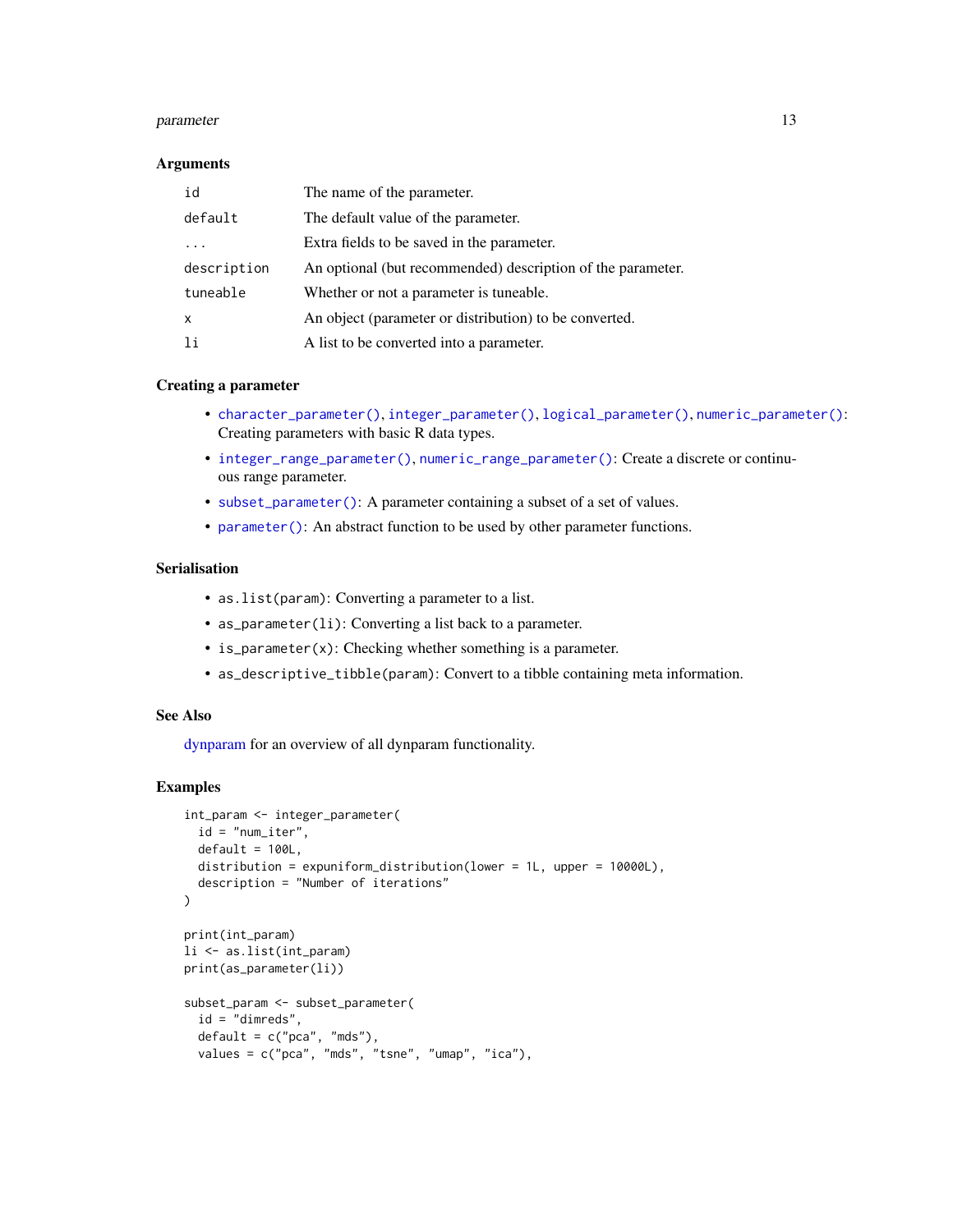```
description = "Which dimensionality reduction methods to apply (can be multiple)"
\mathcal{L}int_range_param <- integer_range_parameter(
  id = "ks",default = c(3L, 15L),lower_distribution = uniform_distribution(1L, 5L),
  upper_distribution = uniform_distribution(10L, 20L),
  description = "The numbers of clusters to be evaluated"
\mathcal{L}parameter_set(
  int_param,
  subset_param,
  int_range_param
)
```
<span id="page-13-1"></span>parameter\_set *Parameter set helper functions*

#### <span id="page-13-2"></span>Description

Parameter set helper functions

#### Usage

```
parameter_set(..., parameters = NULL, forbidden = NULL)
```

```
is_parameter_set(x)
```

```
## S3 method for class 'parameter_set'
as.list(x, \ldots)
```
as\_parameter\_set(li)

get\_defaults(x)

 $sip(x, n = 1, as\_tible = TRUE)$ 

as\_paramhelper(x)

#### Arguments

| $\cdots$   | Parameters to wrap in a parameter set.                                                                   |
|------------|----------------------------------------------------------------------------------------------------------|
| parameters | A list of parameters to wrap in a parameter set.                                                         |
| forbidden  | States forbidden region of parameter via a character vector, which will be turned<br>into an expression. |
| X          | An object for which to check whether it is a parameter set.                                              |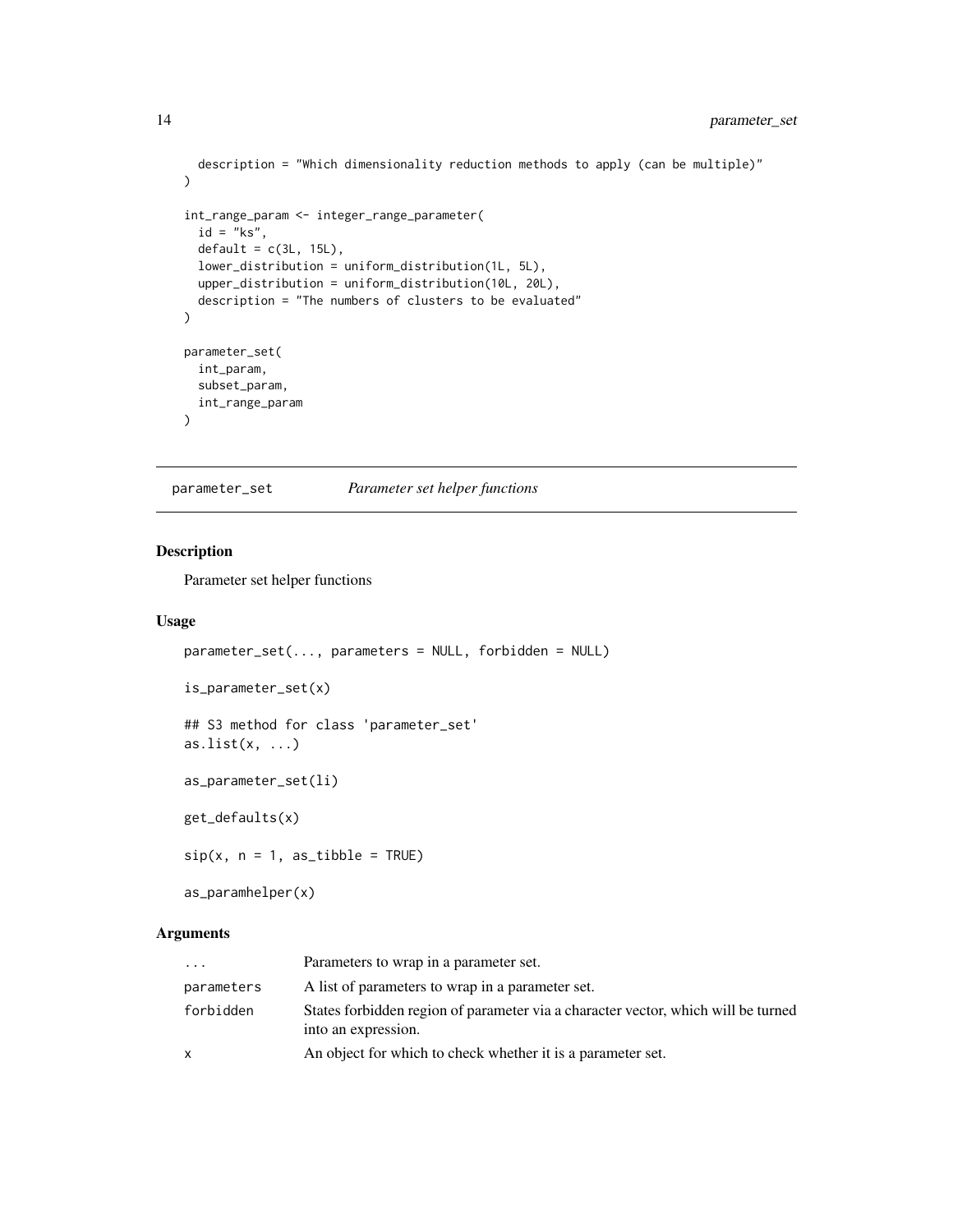<span id="page-14-0"></span>

| 1i        | A list to be converted into a parameter set. |
|-----------|----------------------------------------------|
| n         | Number of objects to return.                 |
| as tibble | Whether or not to return as a tibble.        |

#### Parameter set instatiations

- get\_defaults(): Get all default parameters.
- sip(): It's like sample(), but for parameter sets.
- as\_paramhelper(): Convert a parameter set to a ParamHelpers object.

#### Serialisation

- as.list(): Converting a parameter set to a list.
- as\_parameter\_set(): Converting a list back to a parameter set.
- is\_parameter\_set(x): Checking whether something is a parameter set.

#### See Also

[dynparam](#page-4-1) for an overview of all dynparam functionality.

```
parameters <- parameter_set(
 integer_parameter(
   id = "num_iter",
   default = 100L,distribution = expuniform_distribution(lower = 1L, upper = 10000L),
   description = "Number of iterations"
 ),
 subset_parameter(
   id = "dimreds",
   default = c("pca", "mds"),values = c("pca", "mds", "tsne", "umap", "ica"),
   description = "Which dimensionality reduction methods to apply (can be multiple)"
 ),
 integer_range_parameter(
   id = "ks",default = c(3L, 15L),lower_distribution = uniform_distribution(1L, 5L),
   upper_distribution = uniform_distribution(10L, 20L),
   description = "The numbers of clusters to be evaluated"
 )
\mathcal{L}get_defaults(parameters)
sip(parameters, n = 1)
```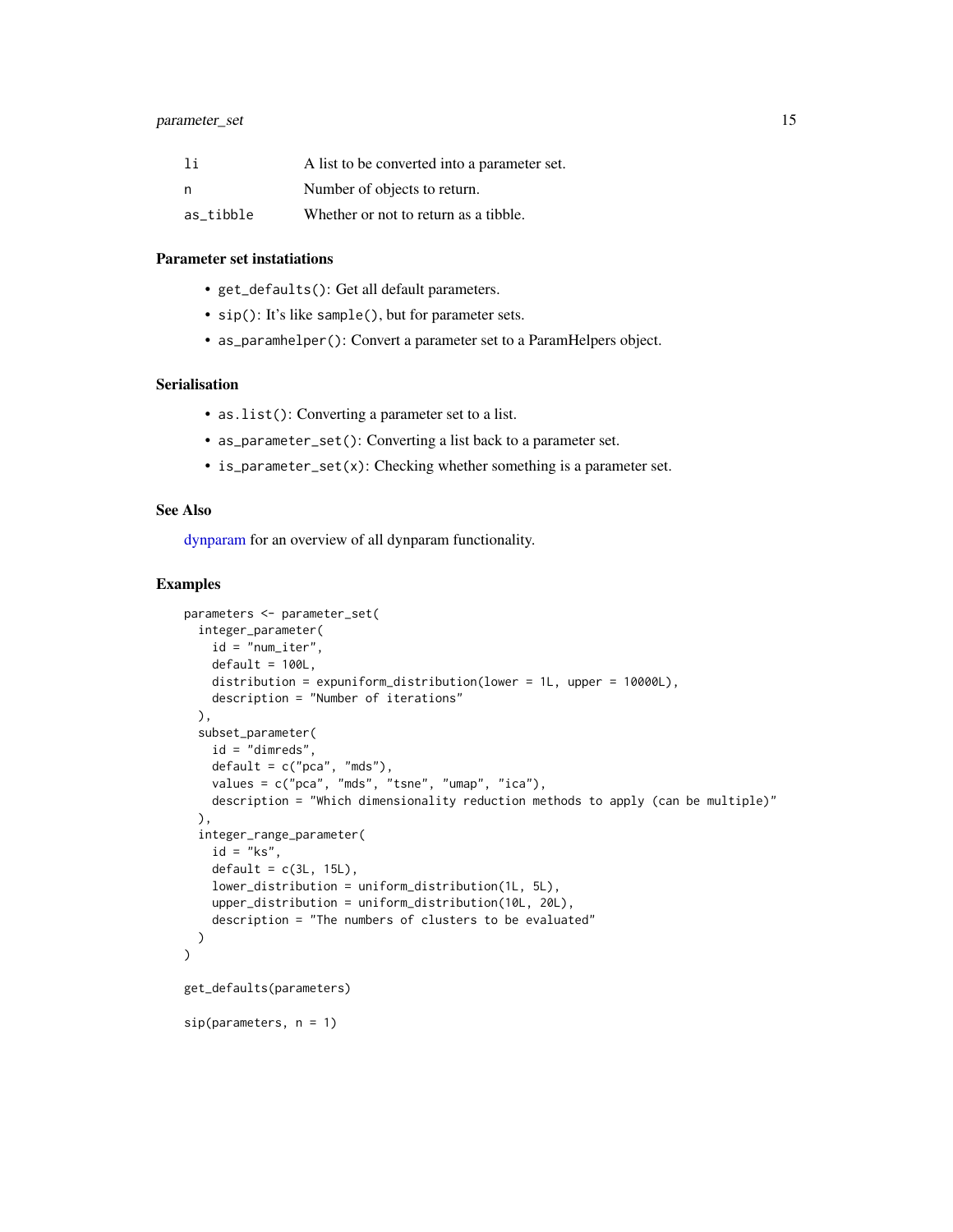<span id="page-15-0"></span>

#### Description

Define a range parameter

#### Usage

```
range_parameter(
  id,
  default,
  lower_distribution,
  upper_distribution,
  description = NULL,
  tuneable = TRUE
)
```
#### Arguments

| id                 | The name of the parameter.                                             |  |
|--------------------|------------------------------------------------------------------------|--|
| default            | The default value of the parameter.                                    |  |
| lower_distribution |                                                                        |  |
|                    | A distribution from which the lower value of the range can be sampled. |  |
| upper_distribution |                                                                        |  |
|                    | A distribution from which the upper value fo the range can be sampled. |  |
| description        | An optional (but recommended) description of the parameter.            |  |
| tuneable           | Whether or not a parameter is tuneable.                                |  |

<span id="page-15-1"></span>subset\_parameter *Define a subset parameter*

#### Description

Define a subset parameter

```
subset_parameter(id, default, values, description = NULL, tuneable = TRUE)
```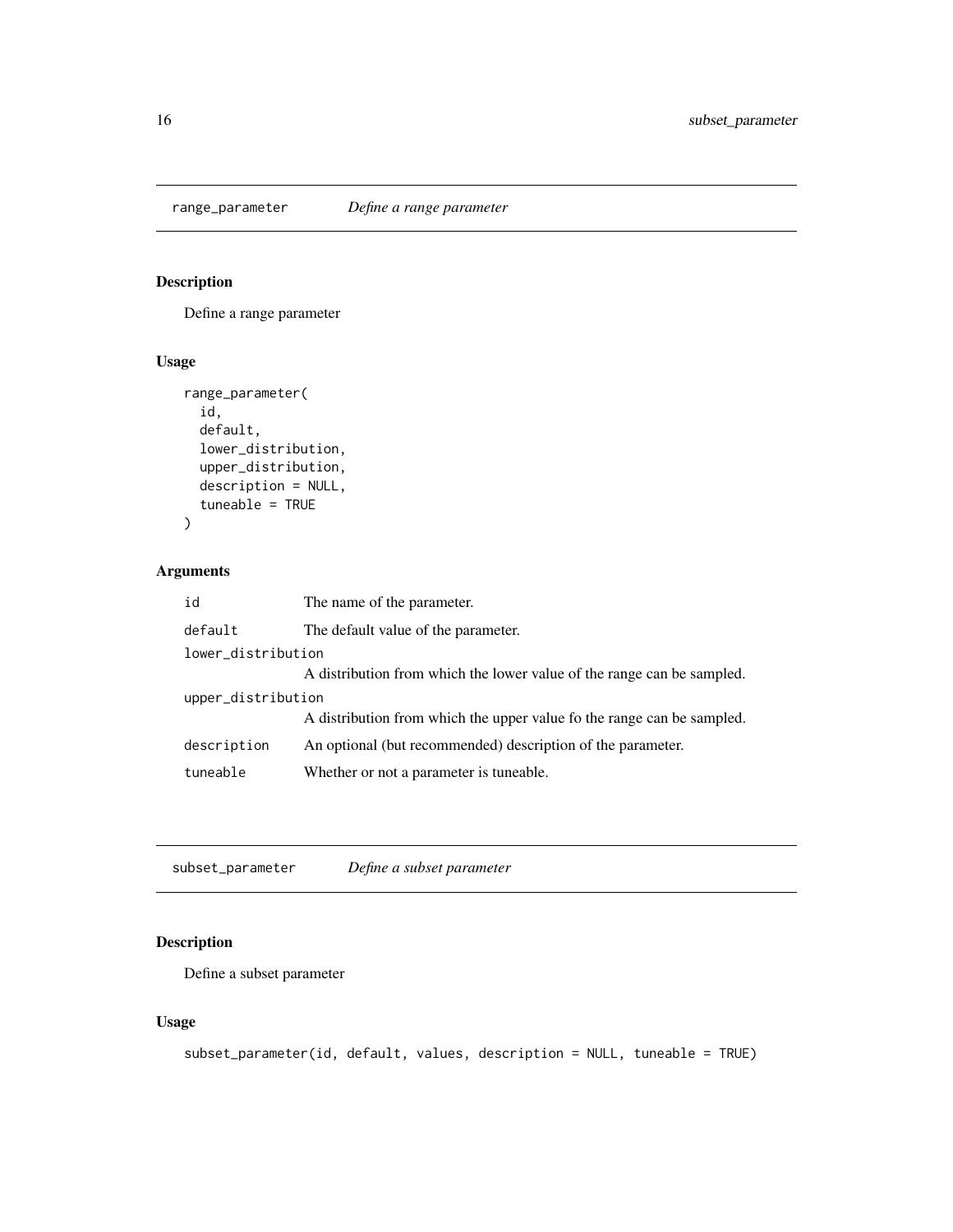<span id="page-16-0"></span>

| id          | The name of the parameter.                                  |
|-------------|-------------------------------------------------------------|
| default     | The default value of the parameter.                         |
| values      | A set of possible values.                                   |
| description | An optional (but recommended) description of the parameter. |
| tuneable    | Whether or not a parameter is tuneable.                     |

#### See Also

[dynparam](#page-4-1) for an overview of all dynparam functionality.

#### Examples

```
subset_parameter(
  id = "dimreds",
  default = c("pca", "mds"),values = c("pca", "mds", "tsne", "umap", "ica"),
  description = "Which dimensionality reduction methods to apply (can be multiple)"
)
```
<span id="page-16-1"></span>uniform\_distribution *Uniform distribution*

#### Description

Distributions are used for defining the domain of an [integer\\_parameter\(\)](#page-6-1) or [numeric\\_parameter\(\)](#page-9-1).

#### Usage

```
uniform_distribution(lower, upper)
```
#### Arguments

| lower | Lower limit of the distribution. |
|-------|----------------------------------|
| upper | Upper limit of the distribution. |

#### See Also

[dynparam](#page-4-1) for an overview of all dynparam functionality.

```
uniform_distribution(1, 10)
```